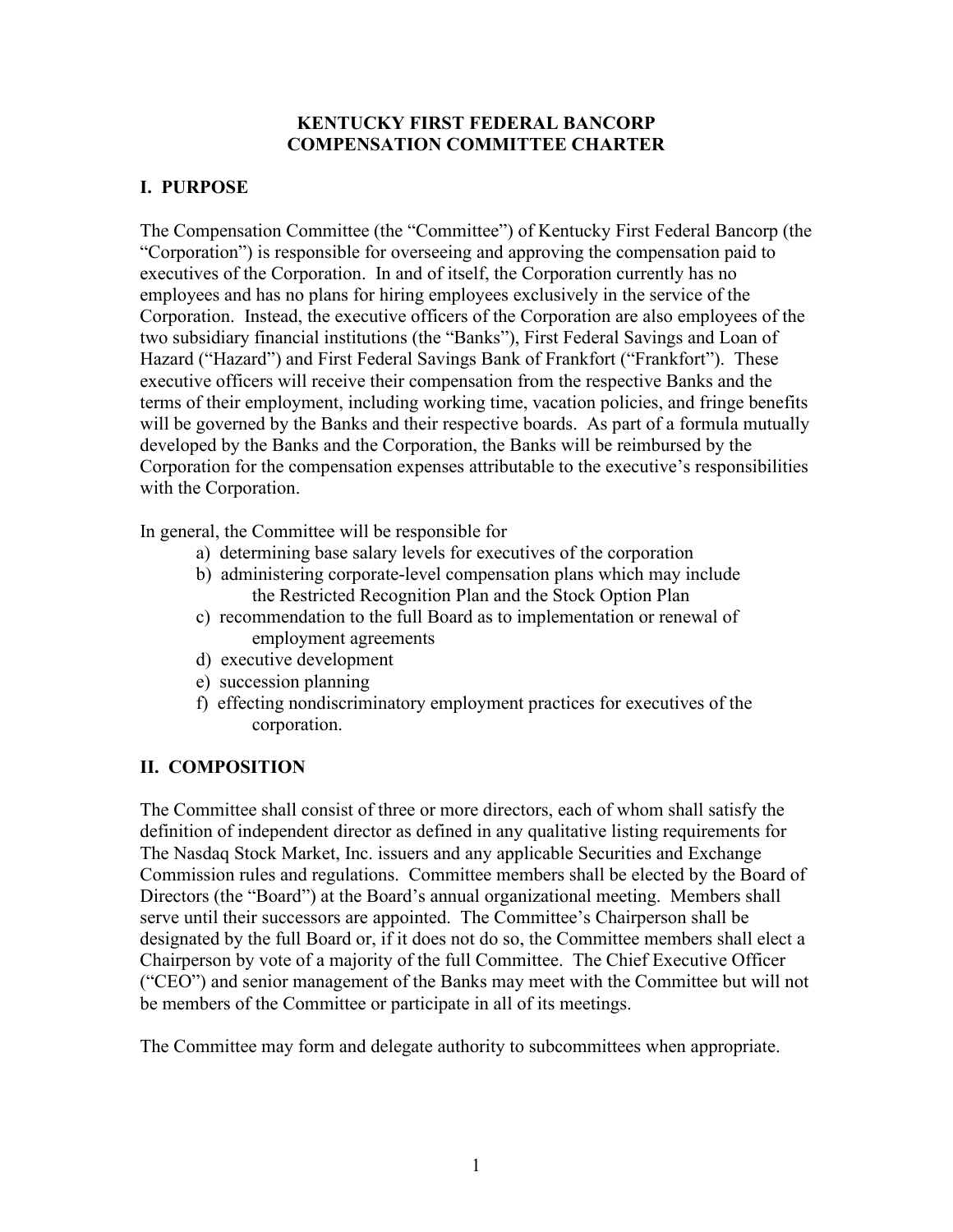### **III. MEETINGS**

The Committee shall meet at least annually, or more frequently as circumstances dictate. The Committee Chairperson will preside at each meeting and, in consultation with the other members of the Committee, will set the frequency and length of each meeting and the agenda of items to be addressed at each meeting.

### **IV. RESPONSIBILITIES AND DUTIES**

The principal responsibilities of the Committee are

- A. **Oversight of executive compensation programs**. The Committee will review on an annual basis the Corporation's and Banks' executive compensation programs to determine that they are properly coordinated. The compensation package for some executives will (at the discretion of the Committee) include a mix of short-term pay and long-term incentives. An important responsibility of the Committee is the development of an appropriate balance while focusing on long-term shareholder value.
- B. **Appraising the performance of the Chief Executive Officer**. The Committee will annually review the performance of the CEO and, if necessary, meet with the CEO to discuss his or her strengths and weaknesses. The Committee will recommend to the Board of Directors the annual salary, bonus, stock options, and other benefits direct and indirect, of the CEO. In making its recommendation, the Committee will consider
	- --the performance of the Corporation
	- --shareholder return
	- --the level of salary, bonus, and other benefits, direct and indirect, of the CEO relative to the CEOs at comparable companies; and
	- --the level of salary, bonus, stock options, and other benefits, direct and indirect, given to the CEO in recent years.

After its evaluation, the Committee may from time to time recommend increases in the levels of salary, bonus, and other compensation. However, the absence of such a recommendation should not indicate or infer unsatisfactory performance of the CEO.

The Committee will make recommendations to the Board of Directors regarding the extension of the employment agreements and change in control agreements of the CEO and other senior officers.

C. **Preparation of report**. If necessary, the Committee will prepare a report on executive compensation for inclusion in the Corporation's annual meeting proxy statement, in accordance with applicable rules and regulations.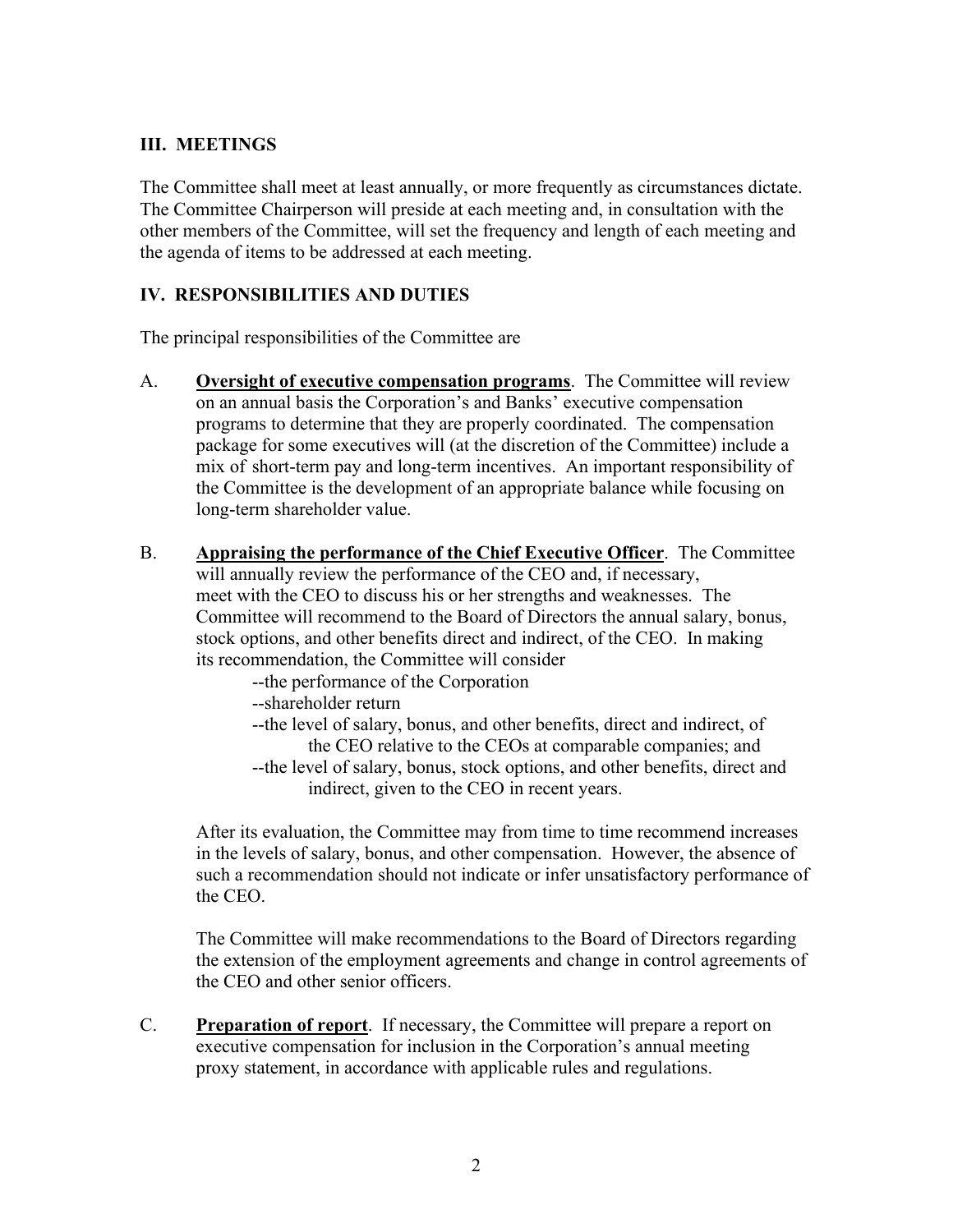- D. **Recommendations of executive compensation programs**. In addition to the CEO, the Committee will review on an annual basis the Corporation's salary administration procedures with respect to other corporate officers including the offices of Chairman, President, and Vice President (realizing that the CEO may hold one or more of these offices in addition to that of CEO). The Committee will recommend to the Board any changes in the levels of compensation and benefits for these officers.
- E. **Oversight of staff benefit programs**. In addition to officers of the Corporation, the Committee will review the salary and benefit package of any bank employee whose salary exceeds \$125,000 annually. The Boards of the Banks will obtain approval from the Committee before offering any employee a salary above this level or before increasing the salary of an employee whose salary exceeds this amount.
- F. **Oversight of the performance incentive compensation plan**. Prior to the beginning of each fiscal year, the Committee will review the Corporation's stock option plans and the Bank's performance incentive compensation plan to determine that they are properly structured to reward performance. The Committee will consider the overall performance of the Corporation and the Bank and the cost of the performance incentive compensation plan to ascertain that shareholder value is being increased. The Committee will make recommendations to the Board of Directors regarding changes to the plan. The Committee will also approve the pay-out of the plans after the Corporation's performance has been ratified by the external auditing firm.
- G. **Oversight of executive development and management succession planning.** The committee will review on an annual basis the development of junior executives and will use this as a basis for an annual review of succession planning.
- H. **Oversight of Director Compensation**. The Committee shall review on an annual basis, in conjunction with the Nominating and Corporate Governance Committee, the appropriate levels of director compensation and an appropriate director compensation program and shall make recommendations to the Board regarding the same.

## **V. EVALUATIONS**

Annually, the Committee shall review and reassess the adequacy of this Charter and recommend any proposed changes to the Board for approval.